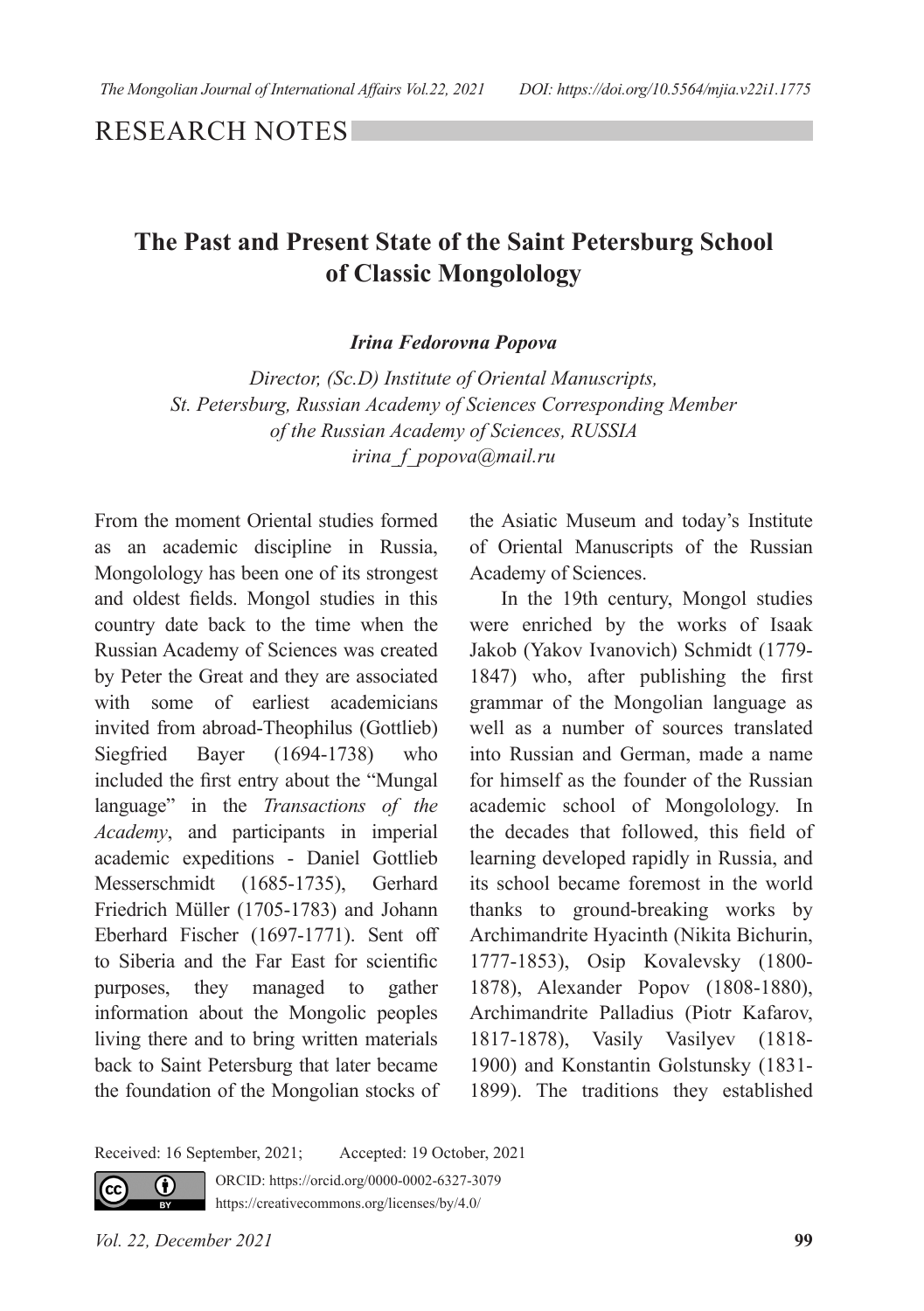were continued in the 20th century by Alexei Pozdneyev (1851-1920), Vladislav Kotvich (1872-1944), Sergei Kozin (1879-1956), Boris Vladimirtsov (1884- 1931), Nikolai Poppe (1897-1991) and a constellation of brilliant Buryat scholars - Gombozhab Tsybikov (1873-1930), Bazar Baradiin (1878-1937), Tsogto Badmazhapov (1879-1937) and Tsyben Zhamtsarano (1881-1942).

An important feature of Mongolology in the second half of the 19th century and the early 20th was its university-based character. The first centre of university Mongol studies was the department of the Mongolian language established in 1833 at the University of Kazan. There, thanks to the expeditions and activities of Osip Kovalevsky, as well as other lecturers, it became possible to make use of the experience of practical Mongol studies accumulated over many years by the Russian Empire in Siberia, where the Mongolian language had been taught since 1724 under the auspices of the Ascension Monastery in Irkutsk.

With the establishment of the Faculty of Oriental Languages at Saint Petersburg Imperial University, the formation began of a field of learning that became known as *Classic Mongolology*. In the early 20th century, the Asiatic Museum and Saint Petersburg University formed a united centre for Russian Oriental studies in the capital. Members of the faculty worked with manuscripts from the Asiatic Museum, describing, studying and translating them, while some of the museum staff taught at the university. Within Mongolology, which had previously been considered an indivisible complex of knowledge about Mongolia,

specialist disciplines began to emerge at this time, focussing on the study of the history, literature, language and folklore of the Mongoliс peoples.

After the October Revolution, the Faculty of Oriental Languages was reorganized to become the Central (Petrograd) Institute of Modern Oriental Languages, later the Leningrad Oriental Institute, that made its contribution to training Mongolists and maintaining the continuity of research in Mongolology. Over the years, its graduates included such future staff members of the Institute of Oriental Studies as Georgy Rumiantsev (1903-1966), Vladimir Kazakevich (1896-1937), Leonid Puchkovsky (1899-1970) and Garma Sanzheyev (1902-1982). It also had Mongolian students, one of whom, Biambyn Rinchen (1905-1977), went on to become an academician.

With the formation in Leningrad in 1930, on the basis of the Asiatic Museum, of the Academy of Sciences Institute of Oriental Studies, a Mongolian Cabinet was created within it. In the pre-war period, it engaged in work in several fields: linguistic research, the publication and study of historical writings, literary studies. All these fields were provided with materials for their work from the stocks of the Asiatic Museum, as well as items collected by members of staff during expeditionary journeys to Mongolia and Buryatia in the 1930s. In 1933, a Mongolology Association was created attached to the Mongolian Cabinet with the aim of consolidating all the country's efforts in Mongol studies. Written sources on the history of the Mongoliс peoples were prepared for publication, including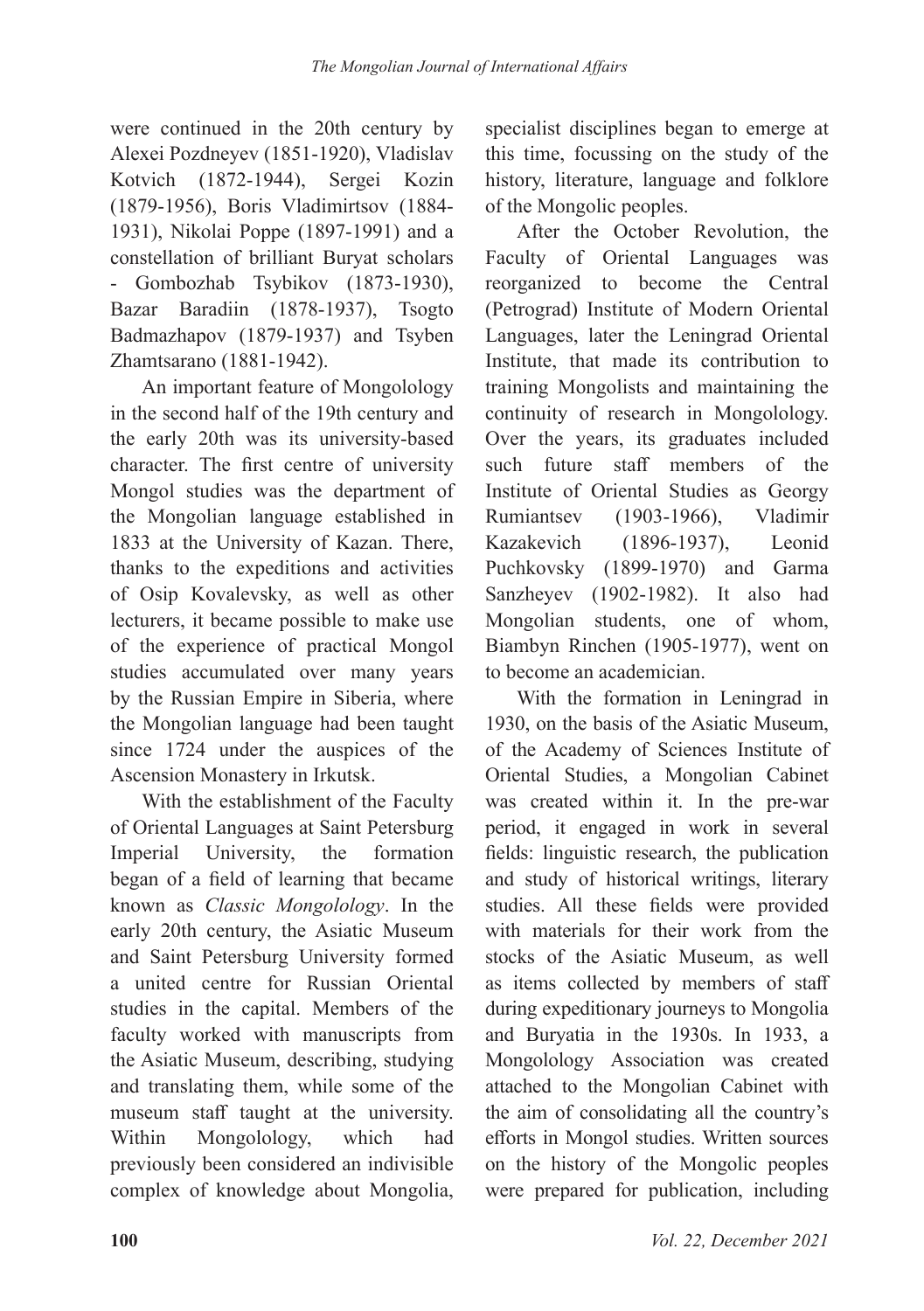the *Shara Tuji* chronicle (by Kazakevich). One of the main fields of activity for the Institute of Oriental Studies as a whole was compiling dictionaries, and in 1935 work began on compiling a large academic Mongolian-Russian dictionary that, as fate decreed, would only come out many years later, in 2001-02. The staff actively engaged in teaching work, participated in the activities of the Scholarly Committee of Mongolia and in work to latinize the writing systems of the Mongolic peoples. The repressions of the later 1930s thinned the ranks of the Mongolian Cabinet, while the postgraduate students from Mongolia, who included the future Academician Tsendiin Damdinsuren (1908-1986), were recalled to their homeland.

The Great Patriotic War of 1941-45 that forms a heroic chapter in the history of our country became a grave trial for the staff of the Institute of Oriental Studies, which was at that time entirely located in Leningrad. Yet even during the Siege, the Institute remained alive a number of sessions were held at which the discussions included current issues in Mongol studies. In 1944, the Oriental Faculty was revived at Leningrad University, and Academician Sergei Kozin (1879-1956), who researched the *Gesera* and *The Secret History of the Mongols*, was appointed to be its dean.

After the war, the country's leadership gave Oriental studies fresh tasks that were primarily connected with safeguarding the state's political interests in the East. In 1950, the government took the decision to relocate the Institute of Oriental Studies to Moscow, and the majority of the staff made the move as well. Meanwhile, it was determined that

the extensive library and manuscript collection of the Asiatic Museum should remain in Leningrad. It was primarily to work with these stocks that in 1956 the Leningrad Branch of the Institute of Oriental Studies of the USSR Academy of Sciences was created. A major role in its organization was played by Iosif Abgarovich Orbeli (1887-1961), who determined the main vector of development for the Leningrad-Saint Petersburg school of classic Oriental studies for years ahead.

In the 1950s, the scholarly work of Leningrad Orientalists was, as before, based upon the study of written materials from the unique manuscript funds, the description of which had been allotted primary importance from the moment of the Asiatic Museum's foundation. Work on describing the items, making textological studies and commentaries on them rose to a qualitatively new level. The cataloguing of the Mongolian fund was carried out at that time by Leonid Puchkovsky, who published a description of those works with historical, administrative and legal content. The inconspicuous, but necessary work of stocktaking and preparation for scholarly descriptions was performed in the 1950s by Tamara Goregliad. Through efforts of Ilya Yorish (1904-?), the study of the history of Mongolology in Russia acquired a systematic character. At this time. too, staff of the Leningrad Branch of the Institute of Oriental Studies laid the foundations for reference and bibliographical works that were published in the 1960s and 1970s and still remain relevant to this day.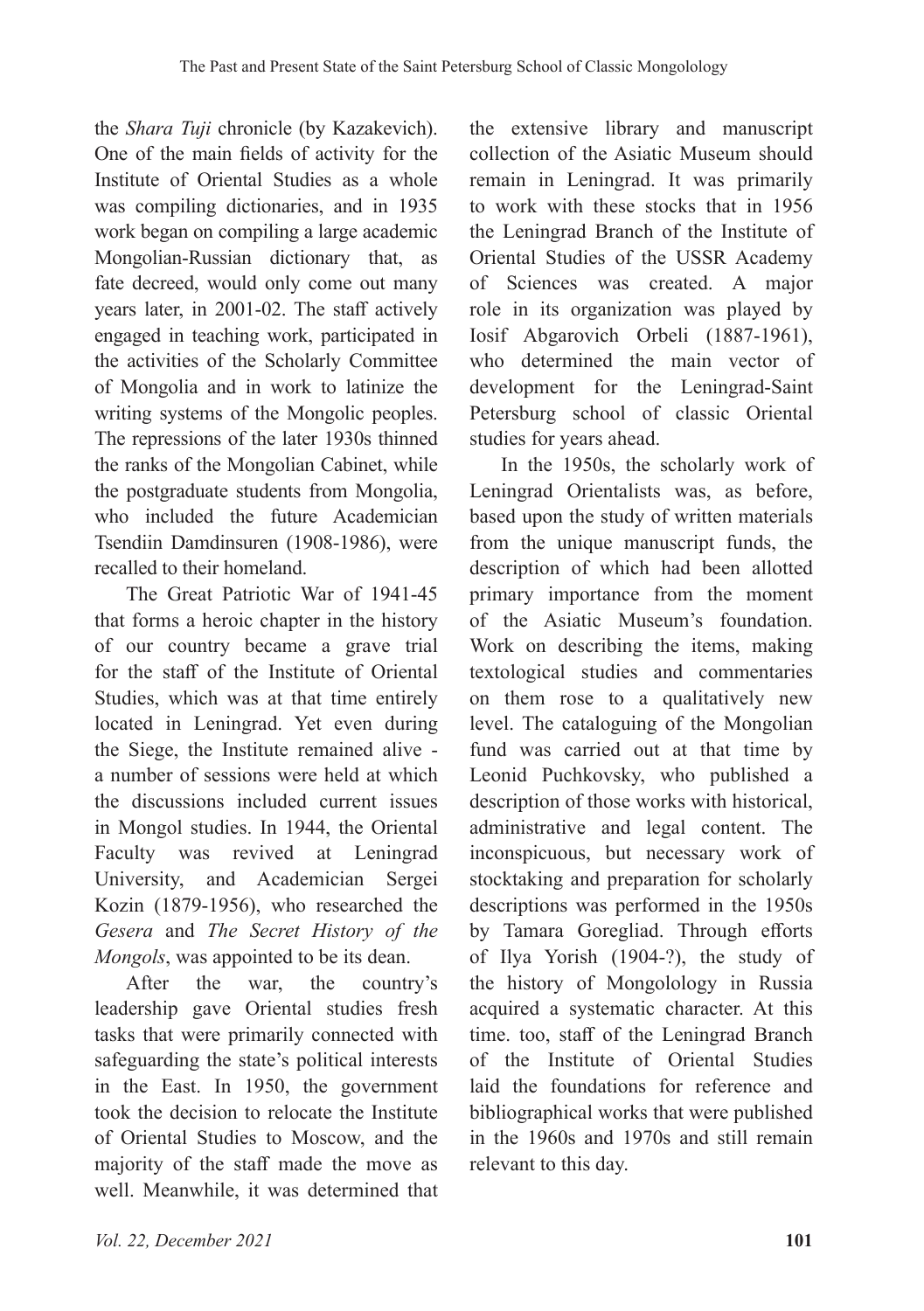In the 1980s and 1990s, Vladimir Uspensky took on the processing of the Mongolian and Tibetan funds of the Leningrad-Saint Petersburg Branch of the Institute of Oriental Studies. He also published a catalogue of the collection of Mongolian manuscripts and woodblock texts in the library of the Oriental Faculty of Saint Petersburg State University. The University's manuscript collection is notable for including the oldest complete set of the *Kanyur* Buddhist canon in the Mongolian language. The *Kangyur* was the object of many years' study by Zoya Kasyanenko (1925-2016), a member of the Department of Mongolian philology at the University who fostered more than one generation of experts on the Mongolian manuscript tradition.

The completion in the 1970s-90s of the cataloguing of the Mongolian fund at what would become the Academy of Sciences Institute of Oriental Manuscripts, the oldest and largest collection of Mongolian manuscripts and books outside of Mongolia and China, is associated with Alexei Sazykin (1943- 2005), who published the results of his labours in the three-volume Catalogue (1988, 2001, 2003). He identified and brought into scholarly circulation some unique translated works of Mongolian literature and Buddhist texts - *The Tale of Choijid Dakini*, *On the Use of the Diamond Sutra* and others.

As the study of the funds has progressed, the contents of the unique manuscripts identified there have determined the subjects for Mongolists' research from the early 1960s right up to the present day. Prominent among them are the study of the mediaeval Mongolian literary tradition, Buddhist canonical literature, dictionaries, didactic writings and travel notes. Mongolic literatures are also examined with regard to their connection with the Central Asian and Indian traditions.

The study of the manuscript tradition was not the only field in the work of the Mongolists at the Leningrad-Saint Petersburg Branch of the Institute of Oriental Studies. Boris Vladimirtsov, who is rightly regarded as the founder of the modern (Soviet) school of Mongol, studies in this country, determined the main directions for the study of the history, language, writing system, literature, oral folk tradition, ethnography and so on. The authors of the first major collective work on the history of Mongolia (*Istoriia Mongol'skoi Narodmoi Respubliki*, 1954) included the Leningrad scholars Alexander Yakubovsky, Sanzhi Dylykov, Boris Pankratov and Nina Shastina. From 1963 to 2013, the Sector for Turkic and Mongol Studies was headed by the historian and archaeologist Sergei Kliashtorny (1928- 2014) who made a great contribution to the study of the genesis of the nomadic peoples of Eurasia.

The traditions established by Mongolists of earlier generations are presently being developed by the staff of the Central Asia Sector of the Russian Academy of Sciences Institute of Oriental Manuscripts (as the Saint Petersburg Branch of the Institute of Oriental Studies became in 2007).

Natalia Yakhontova studies writings in the Oirat literary language from the collection of the Institute of Oriental Manuscripts and has published, among other things, an Oirat version of *The*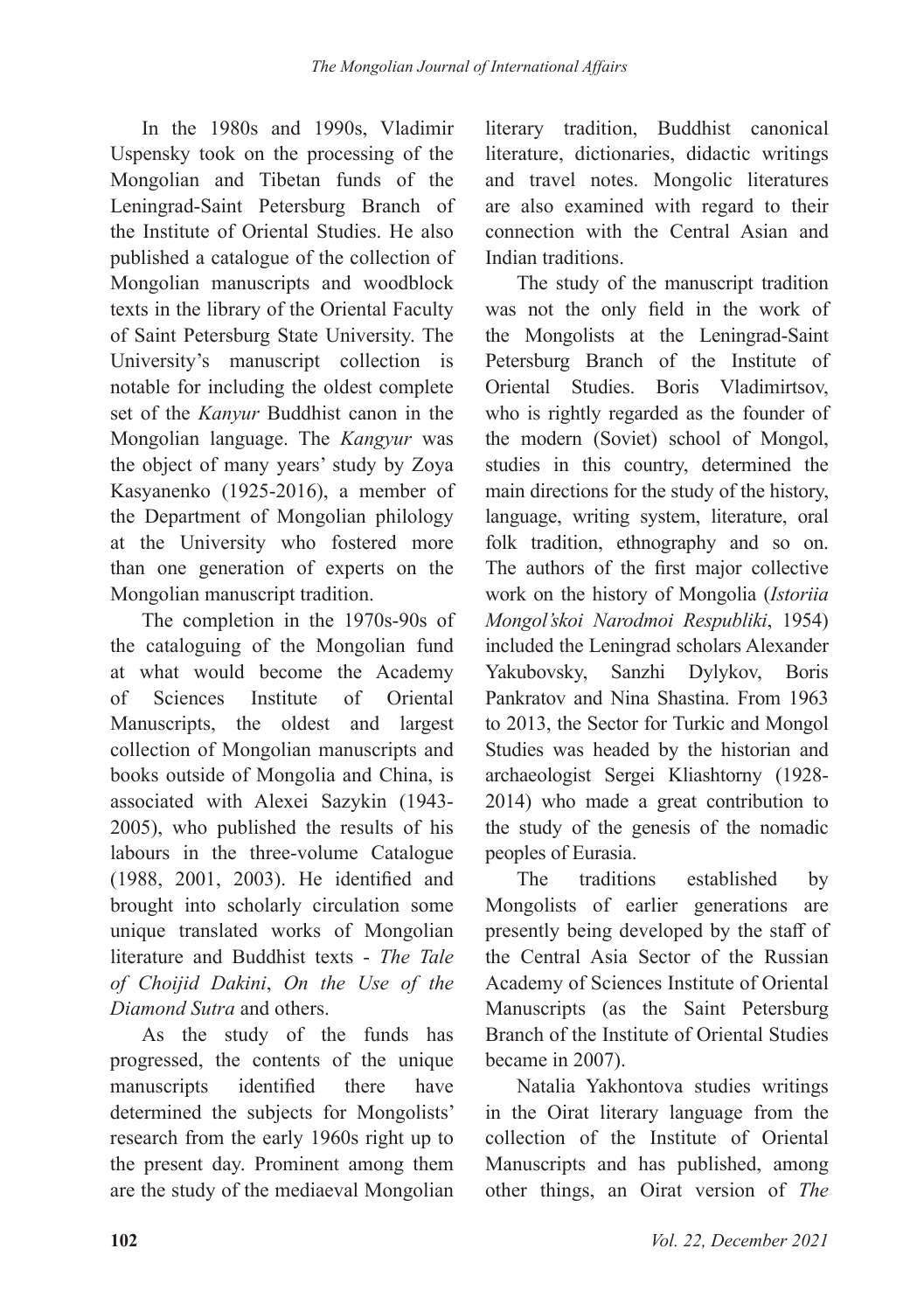*Tale of Molon Toyin*, as well as an Oirat dictionary of poetic expressions whose author is considered to have been Zaya Pandita, the famed creator of the Oirat script. This research has revealed the direct link between the literary tradition adopted by the Mongols and Oirats through the Tibetan language and Sanskrit lexicons.

Irina Kulganek is drawn to Mongolian manuscripts in connection with her study of Mongolian oral folk tradition. Her many years of research into folklore, including songs and sayings, is founded chiefly on the field notes of early 20th-century ethnographers that are kept in the Orientalists' Archive in the Institute of Oriental Manuscripts. The range of questions that Irina Kulganek and her student Dmitry Nosov are investigating relate to the genre characteristics of Mongolian folk literature and the distinctive feature of folk poetry.

The work of three young researchers is connected with the Mongolian manuscript fund. Natalia Yampolskaya is studying translations of canonical religious texts from Tibetan into Mongolian, Mongolian versions of the *Kangyur* and the Oirat "clear script". Anna Sizova is making an inventory of the bilingual Tibeto-Mongolian, Mongolian and Oirat texts, studying and publishing bilingual Tibeto-Mongolian writings from the stocks of the Institute. Anna Turanskaya's work focusses on translations of Tibetan didactic and poetic literature into Mongolian.

The historical aspect of Mongolology is represented in the Institute of Oriental Manuscripts by the works of Tatiana Skrynnikova, who researches questions in

political, social and cultural anthropology, nomadic studies, the traditional culture of the Mongolic peoples, their identification and ethnic consciousness.

Without exception, all the Mongolists at the Institute of Oriental Manuscripts draw upon archival materials in their works and publish them.

One distinguishing feature of the formation of the Saint Petersburg school of classic Oriental studies for more than a century now remains the extremely close interaction between the Academy and University traditions. Now as before members of the Institute of Oriental Manuscripts staff teach at Saint Petersburg State University, while lecturers from the Oriental Faculty work with manuscripts from the Institute.

The centre for Mongolology at Saint Petersburg State University is the Department of Mongolology and Tibetology, headed by Vladimir Uspensky. The department was created in 2008 on the basis of the Department of Mongolian Philology (headed for many years by the specialist in literary studies Liudmila Gerasimovich) and the Mongol studies course in the Department of the History of the Countries of the Far East (run by the historians Boris Melnichenko and Anton Popov).

At various times, the Department's faculty has included Dmitry Alexeyev, Taisia Burdukova, Bronislav Kuznetsov, Yevgeny Kuzmenkov and Badma Narmayev. Working there now are the philologist and literature specialist Maria Petrova and the Mongolist-Tibetologist specializing in manuscript culture Kirill Alexeyev.